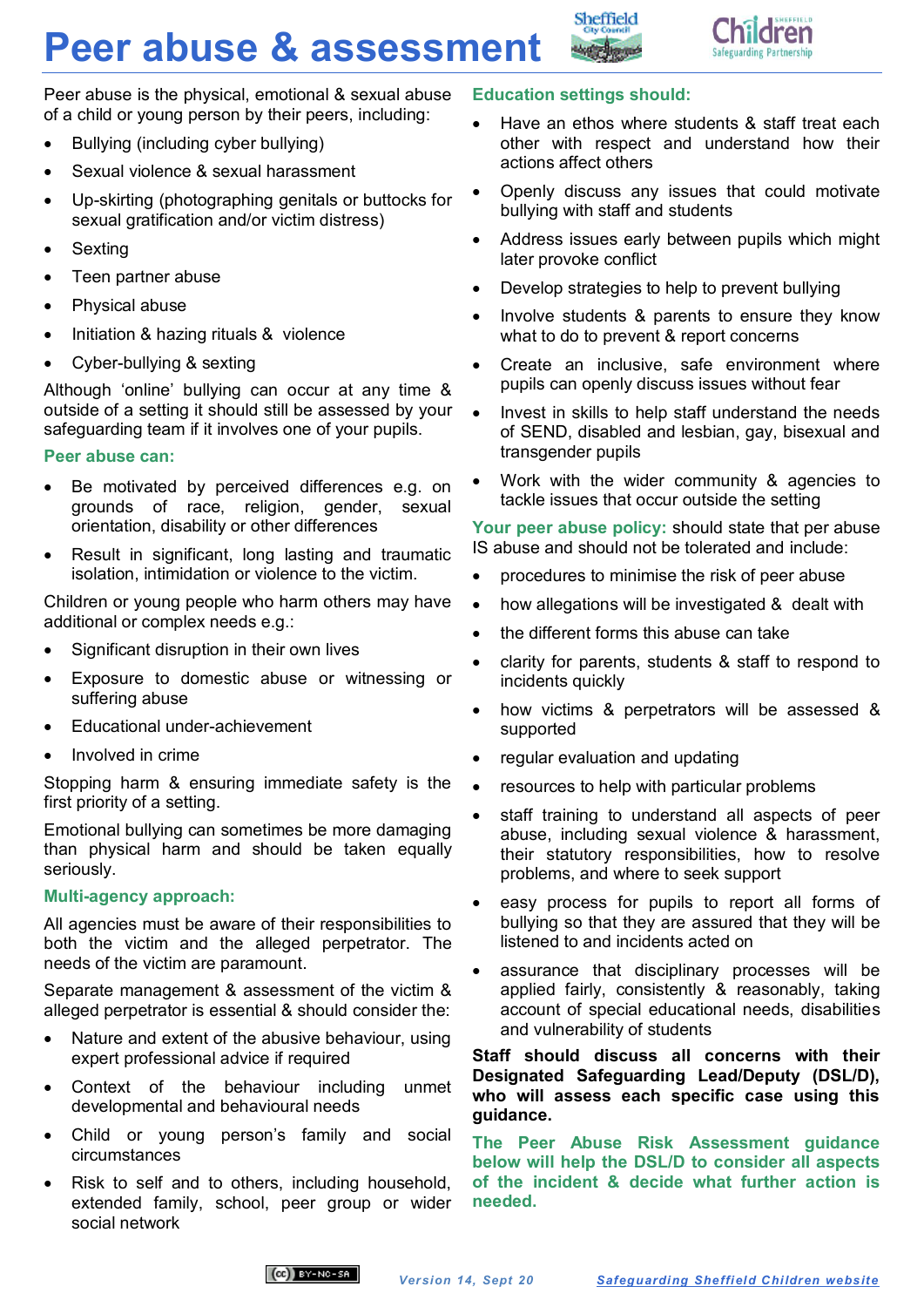# **Peer abuse & assessment**





## **Taking action:**

- Always take complaints seriously
- Never ask a student for a written statement, it can interfere with a criminal investigation
- Assess needs of victim and perpetrator
- Consider referral to Police or Social Care
- Contribute to multi-agency assessments
- Convene a risk management meeting
- Record all incidents and all action taken

## **Sexual violence & harassment:**

Incidents are likely to be complex & require difficult professional decisions alongside other agencies.

## **The DSL/D should:**

- Report all concerns about sexual violence to Children's Social Care and/or the Police and complete a risk assessment
- Discuss how the alleged perpetrator will be informed and any next steps with children's social care and/or the police
- Risk assess all reports of sexual harassment and considered if a referral to Children's Social Care or the Police is required
- Record all risk assessments and keep a copy on the individual safeguarding file for the victim and alleged perpetrator
- Regularly review & update the risk assessment with assessments from other professionals
- Liaise with the social worker, police officer or other involved practitioners as required
- The police should advise the setting about the investigation e.g. if alleged perpetrator is 'released under investigation', 'no further action' is taken, they are given bail, cautioned or convicted

## **Risk assessment & safety planning:**

This is the responsibility of the DSL, fulfilling the organisation's 'duty of care' to all people using the setting.

The purpose is to decide whether to re/admit a pupil with concerning behaviour & plan for the safety of the alleged/abuser, their alleged/victim, and others at the setting.

## **Risk assessment identifies the impact:**

- Of alleged/abuser being educated at the setting
- For the alleged/victim if at the setting
- Of the alleged/abuser around other people
- Of using strategies to minimise identified risks

..and helps staff to respond clearly and reduce risks to a manageable level.

Settings should follow 'Information Sharing' in [Education policies, procedures & guidance,](https://www.safeguardingsheffieldchildren.org/sscb/education/policies-procedures)  [Safeguarding Sheffield Children](https://www.safeguardingsheffieldchildren.org/sscb/education/policies-procedures) website) to ensure sensitive & appropriate communication with other agencies.

All agencies should agree how to communicate with the alleged/victim, alleged/abuser, parents/carers, staff & pupils, whilst ensuring that this does not prejudice any investigation and maintains individual confidentiality.

#### **Process - risk assessments should be:**

- recorded and included on the child's safeguarding file (& linked to SEND file if appropriate)
- regularly reviewed e.g. through TAF or other meetings, and updated with any changes

A risk assessment should consider information from all agencies about:

- $\Box$  What the concerning behaviour is
- □ When & why the alleged/abuser may have behaved this way e.g. warning signs & triggers
- $\Box$  Any cultural context for the behaviour
- Related issues e.g. child exploitation, disability, abuse & neglect, substance/alcohol misuse
- $\Box$  Any language & interpretation needs of the alleged abuser/victim & their families to ensure full understanding of the safeguarding issues
- □ Age & understanding of alleged/abuser/victim
- $\Box$  Previous education experiences of the alleged/abuser (e.g. relationships, attainment)
- D Views of parents/carers/family, their response, anxieties, level of cooperation/compliance
- $\Box$  Alleged/abusers cooperation, responsibility taken, understanding of allegations & victim's viewpoint
- $\Box$  Impact of social media
- $\Box$  Positive and negative friendship groups inside & the setting and in the community
- $\Box$  Mapping others at risk at the setting e.g. people related to concerns e.g. alleged/victim's siblings
- □ Alleged/abusers capacity to change, resilience, goals, attitudes, opportunities, engagement, participation
- $\Box$  Therapeutic support & other assessments from agencies & whether outcome has been positive
- $\Box$  Training needed to develop staff safeguarding & other skills e.g. behavioural understanding, disability, SEN, Team Teach

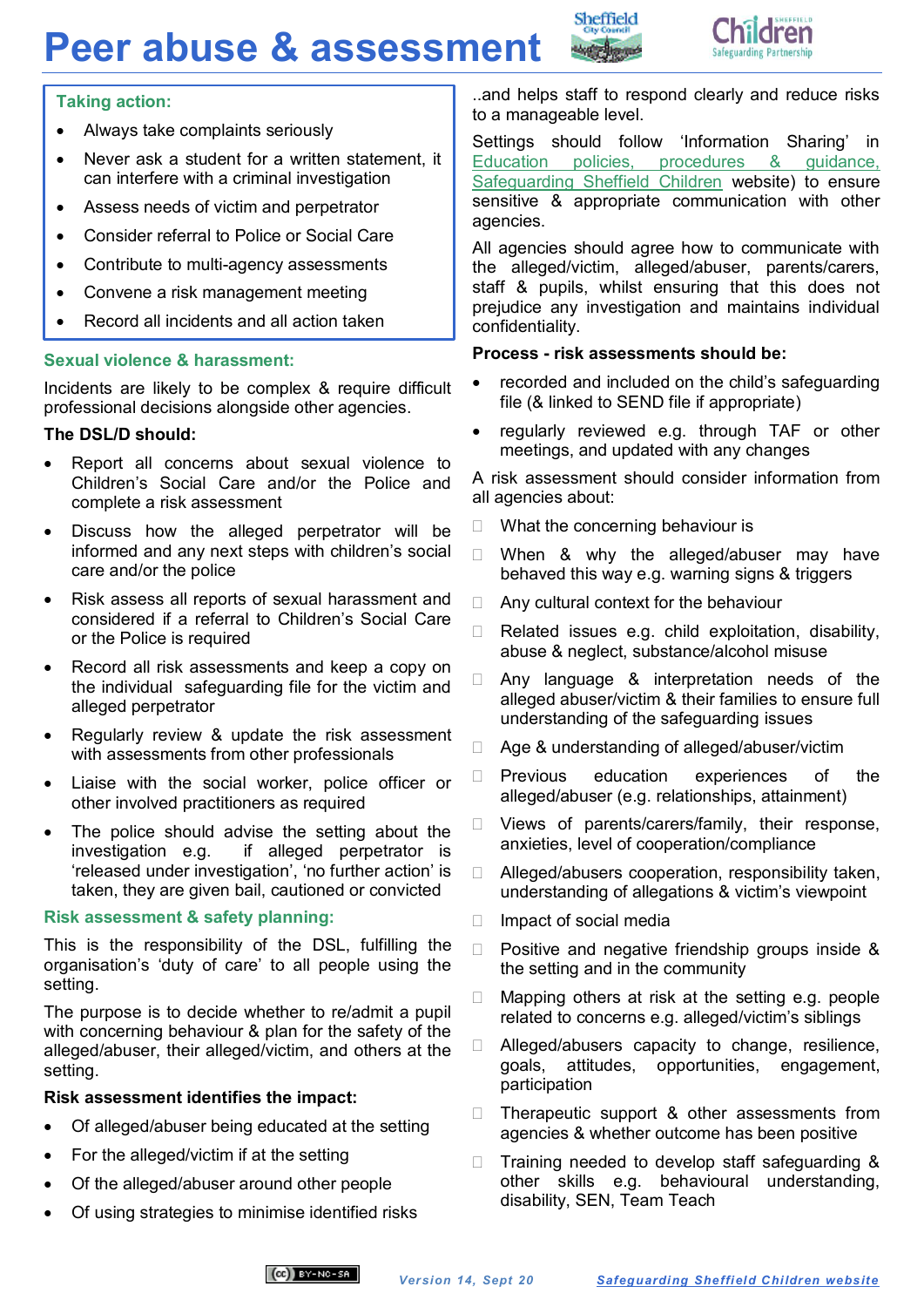# **Peer abuse & assessment**



## **Conclusions of DSL/D risk assessment:**

# **Manage internally:**

- $\Box$  victim & alleged perpetrator not in need of early help or statutory intervention
- $\Box$  incident can be dealt with through e.g. behaviour policy & pastoral support

# **Early help:**

 $\Box$  victim and/or alleged perpetrator may benefit from early help e.g. to address non-violent harmful sexual behaviour & prevent escalation

## **Referral to Children's Social Care:**

- $\Box$  victim has been harmed, is at risk of harm, or is in immediate danger
- □ A young perpetrator should also be referred and should be the subject of a child protection conference if considered to be at continuing risk of significant harm
- $\Box$  setting informs parents/carers unless doing so will put child at additional risk
- D DSL/D & social workers coordinate support for victim, alleged perpetrator & other children
- $\Box$  Setting actions do not jeopardise a statutory investigation
- If children's social care decide statutory intervention is not appropriate, DSL/D should:
- $\Box$  refer again if they believe child remains at risk of harm
- re-consider early help, specialist & pastoral support

## **Safety planning:**

This considers risk reduction & should include agreed measures & interventions to support the alleged/abuser & alleged/victim effectively e.g.:

- Writing a behaviour management plan, or a MyPlan, EHC Plan, which addresses current and future behaviour, likelihood and impact
- Internal support interventions for situations that the alleged/abuser/victim identifies as difficult
- Assessment of related safeguarding needs e.g. though an FCAF for alleged/abuser/victim
- Discussion & advice for practitioners to develop support for the alleged/abuser/victim
- Referrals for the alleged/abuser/victim e.g. restorative justice, mental health support, Sheffield Safeguarding Hub, Community Youth Team, Speech & Language, Ed. Psychologist

 Support & monitoring arrangements for alleged/abuser/victim and their families

Sheffield

- Frequency of contact between the child and family and supporting agencies
- Agreeing what work will be done by each practitioner
- Process for sharing information with agencies & the family e.g. Team Around the Family or other meetings
- What to do if the child goes missing e.g. monitoring attendance, staff contact
- Searches for weapons/substances/phones (see 'Reasonable Force' in [Education policies,](https://www.safeguardingsheffieldchildren.org/sscb/education/policies-procedures)  [procedures & guidance, Safeguarding Sheffield](https://www.safeguardingsheffieldchildren.org/sscb/education/policies-procedures)  [Children](https://www.safeguardingsheffieldchildren.org/sscb/education/policies-procedures) website)
- Clarity for the alleged/abuser/victim about un/acceptable behaviour & consequences in and outside the setting

# **Remember: If child or young person is at risk of or suffering significant harm, immediately ring:**

- **Police tel. 999 and/or**
- **Children's Social Care tel. 0114 2734855**

# **Useful links and resources:**

- SCSP Child Protection & Safeguarding **[Procedures](http://sheffieldscb.proceduresonline.com/index.htm)**
- [Working Together to Safeguard Children, 2018](https://www.gov.uk/government/publications/working-together-to-safeguard-children)
- [Keeping Children Safe in Education, DfE 2019](https://www.gov.uk/government/publications/keeping-children-safe-in-education--2)
- [Sexual violence and sexual harassment](https://assets.publishing.service.gov.uk/government/uploads/system/uploads/attachment_data/file/719902/Sexual_violence_and_sexual_harassment_between_children_in_schools_and_colleges.pdf)  [between children in schools and colleges,](https://assets.publishing.service.gov.uk/government/uploads/system/uploads/attachment_data/file/719902/Sexual_violence_and_sexual_harassment_between_children_in_schools_and_colleges.pdf) DfE 2017
- Bullving UK
- Childline [\(NSPCC\)](http://www.childline.org.uk/Pages/Home.aspx) tel.: **0800 1111**
- Stonewall [various resources](http://www.stonewall.org.uk/search/bullying%20at%20school)
- [Anti-Bullying Alliance](http://www.anti-bullyingalliance.org.uk/)
- [Child Exploitation & Online Protection Centre](https://ceop.police.uk/safety-centre/)
- [Peer Abuse](https://www.nspcc.org.uk/search/?query=peer+abuse) information, NSPCC

**There are other related policies available here, e.g. Sexualised Behaviour on the** [Safeguarding](https://www.safeguardingsheffieldchildren.org/sscb)  [Sheffield Children website:](https://www.safeguardingsheffieldchildren.org/sscb)

- [Education section, policies, procedures &](https://www.safeguardingsheffieldchildren.org/sscb/education/policies-procedures)  [guidance page](https://www.safeguardingsheffieldchildren.org/sscb/education/policies-procedures)
- Professionals & volunteers section, Information [& Resources pages](https://www.safeguardingsheffieldchildren.org/sscb/safeguarding-information-and-resources/information-and-resources)